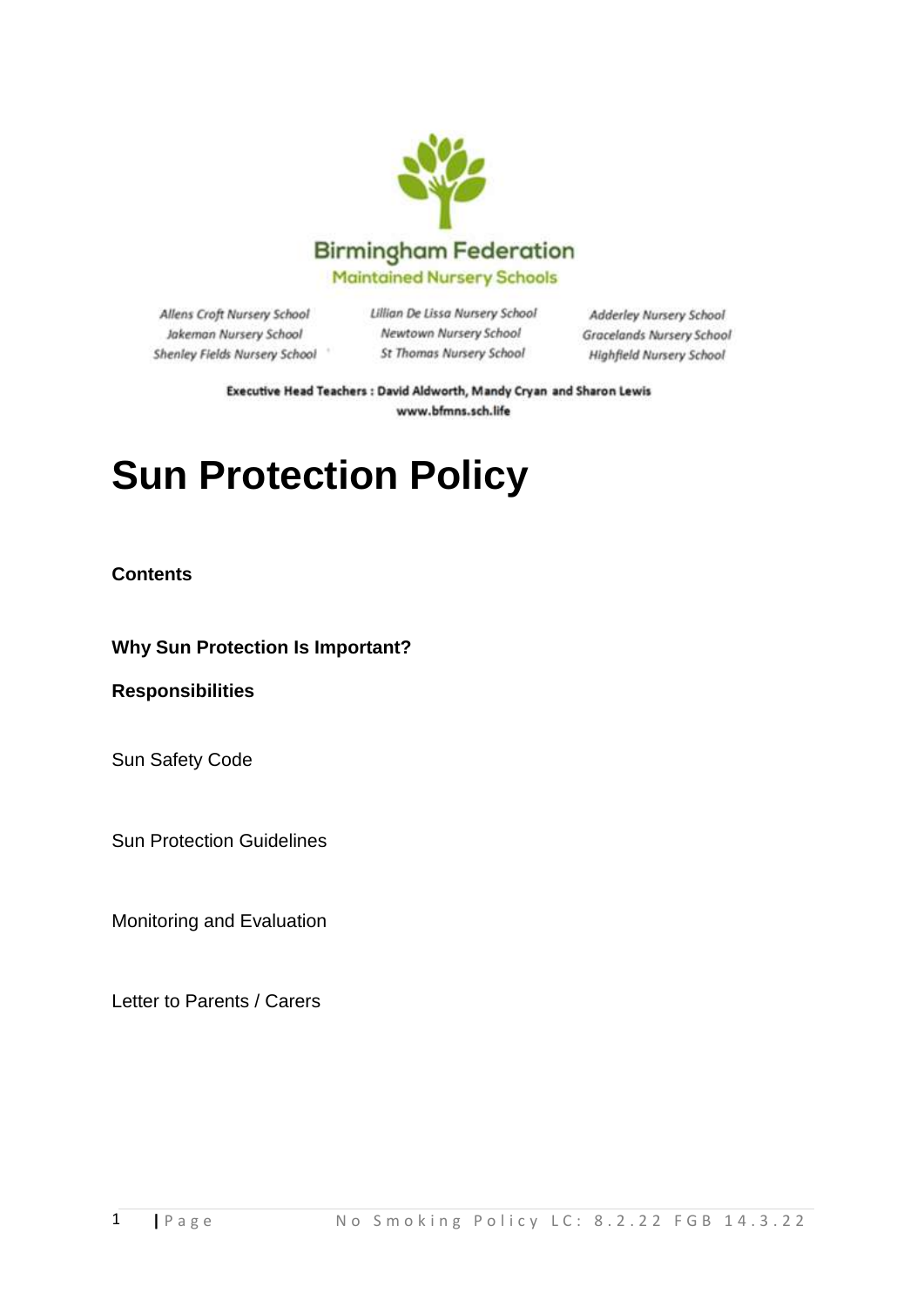#### **Additional Guidance**

Why Sun Protection Is Important?

Protection from the sun is important because skin cancer is now the second most common cancer in the UK. Its incidence has doubled in the past 20 years and it currently kills about 2000 people each year in the UK. Skin cancer is nearly always caused by over exposure to ultraviolet (UV) radiation, from the sun or a sunbed; sunburn can double your risk of skin cancer.

UV radiation is also reflected off light coloured surfaces such as water, sand and snow, which has the effect of increasing its strength. You can even get sunburnt through light cloud and too much sun can also cause heat exhaustion, skin irritation and sun stroke, especially in the very young, as well as thickening of the skin, leading to premature ageing and wrinkles.

On the positive side, 80% of cases of skin cancer could easily be prevented by protecting ourselves from the sun.

Particular care is needed:

- for children and babies as they spend longer outdoors and burn easily
- $\bullet$  for very pale skin, fair or red hair
- ◆ if you have a lot of moles or freckles
- where there is a family history of skin cancer
- $\bullet$  if you spend a lot of time outdoors

Children are particularly vulnerable as their skin is delicate and easily damaged and many skin cancers result from sun damage acquired during childhood. Young children are unable to take responsibility for their own sun protection, so we have a duty to protect them from the harmful effects of the sun at all times, when they are attending nursery or any other early years setting, as well as when they are at home.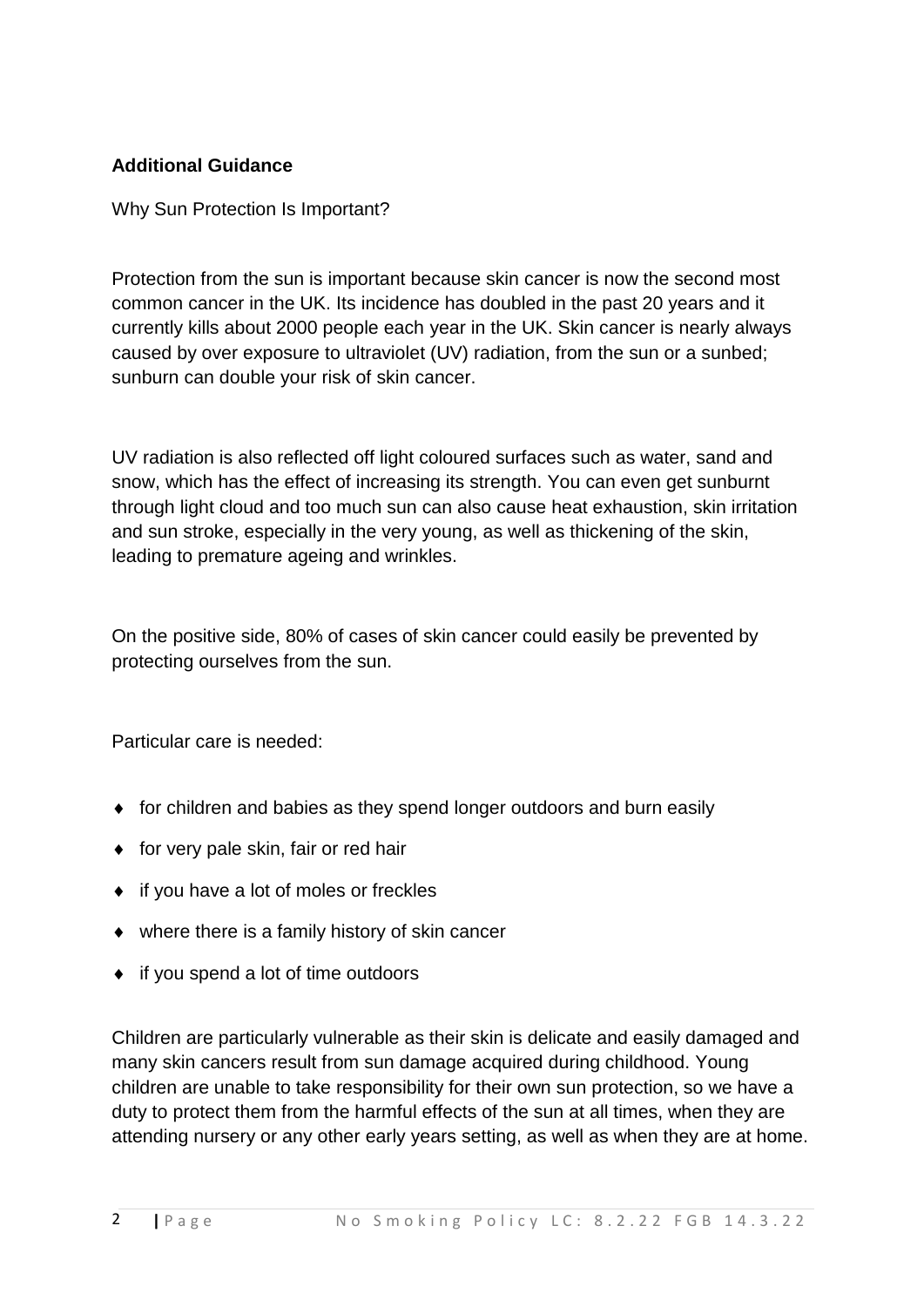**NB:** Although black and brown skinned people are at lower risk of skin cancer it is important that this guidance is applied to all children, irrespective of skin colour.

**NB:** Unscented creams are recommended as they are less likely to attract insects and other pests.

# **Responsibilities**

### **Senior Leaders/ Head of School / Executive Head Teacher**

- Liaise with the appropriate authorities to ensure that there is up to date information regarding the management of sun issues and the protection of children from the sun.
- Ensure there is a written sun policy/ procedure and make it known to staff and parents/carers.
- Carry out an audit of outside areas for shade and risk.
- Provide an appropriate environment to maximise the protection of children and staff.
- Make plans to improve and develop the outside area as appropriate.
- Work with parents to raise and reinforce awareness about sun safety and make clear the expectations, policy and strategies of the organisation in this area.
- Provide 'sun' information and reminders to parents (within the regular newsletters etc).
- Ensure that all staff are informed and clear about the sun protection procedures.
- Provide sunscreen for children who do not have any (as a last resort and with the permission of parents/ carers).
- Nominate staff to have responsibility for monitoring sun safety on a day to day basis.
- Monitor that all procedures are being followed.
- Ensure that all staff are familiar with child protection procedures and their implications for this policy.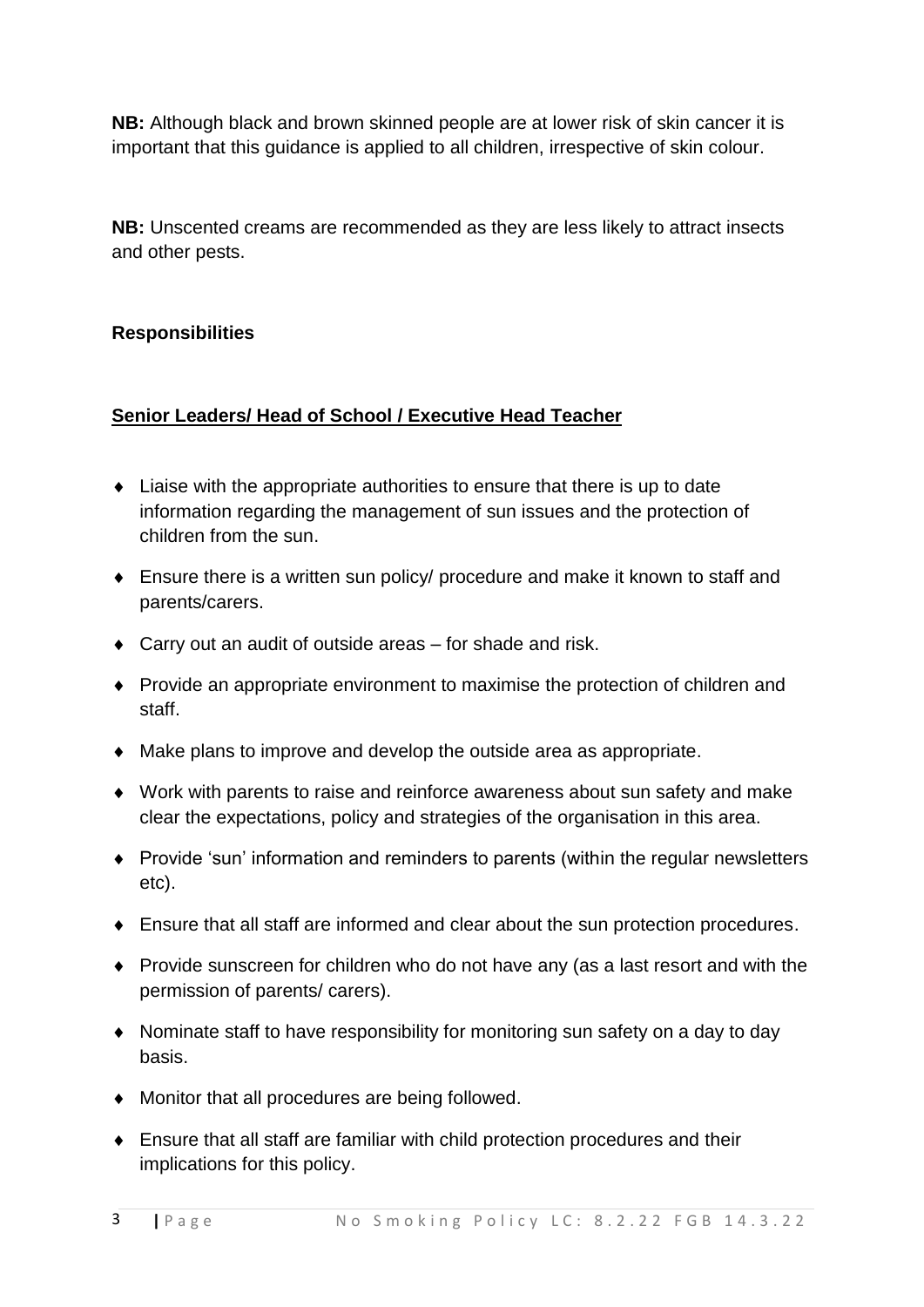### **Staff Working with Children**

- Follow the agreed policies and procedures'
- Be aware of child protection issues when applying sun screen and follow all agreed Child Protection/ Safeguarding policies and guidance'
- Undertake training as necessary'.
- Teach children how to protect themselves from the sun in order to reduce the risk of skin cancer'.
- **Engage children in activities that promote safe sun behaviour.**
- Liaise with parents/ carers in order to work together for the protection of children.
- Act as good role models for children, for example by wearing hats and sunscreen when outside.
- Ensure that parents/ carers have signed consent forms for their child to wear sunscreen and have it applied by staff, if necessary.
- Ensure that children are not allowed outside unless they are wearing sun cream and are suitably clothed, when appropriate.
- Ensure children have access to (additional) drinks in hot weather.
- Avoid the temptation to wear open toed shoes or sandals whilst at work.
- Report any difficulties with these procedures to the appropriate senior member of staff.

# **Parents & Carers**

- Understand that, as the child's main carer, you have prime responsibility for your child's health and welfare.
- ◆ Be aware of the Sun Protection Policy and Guidance.
- Work with staff to jointly ensure that children never get burned ensure children are suitably dressed for sunny weather, particularly between April and September.
- Apply sunscreen cream to your child's skin at the start of the session.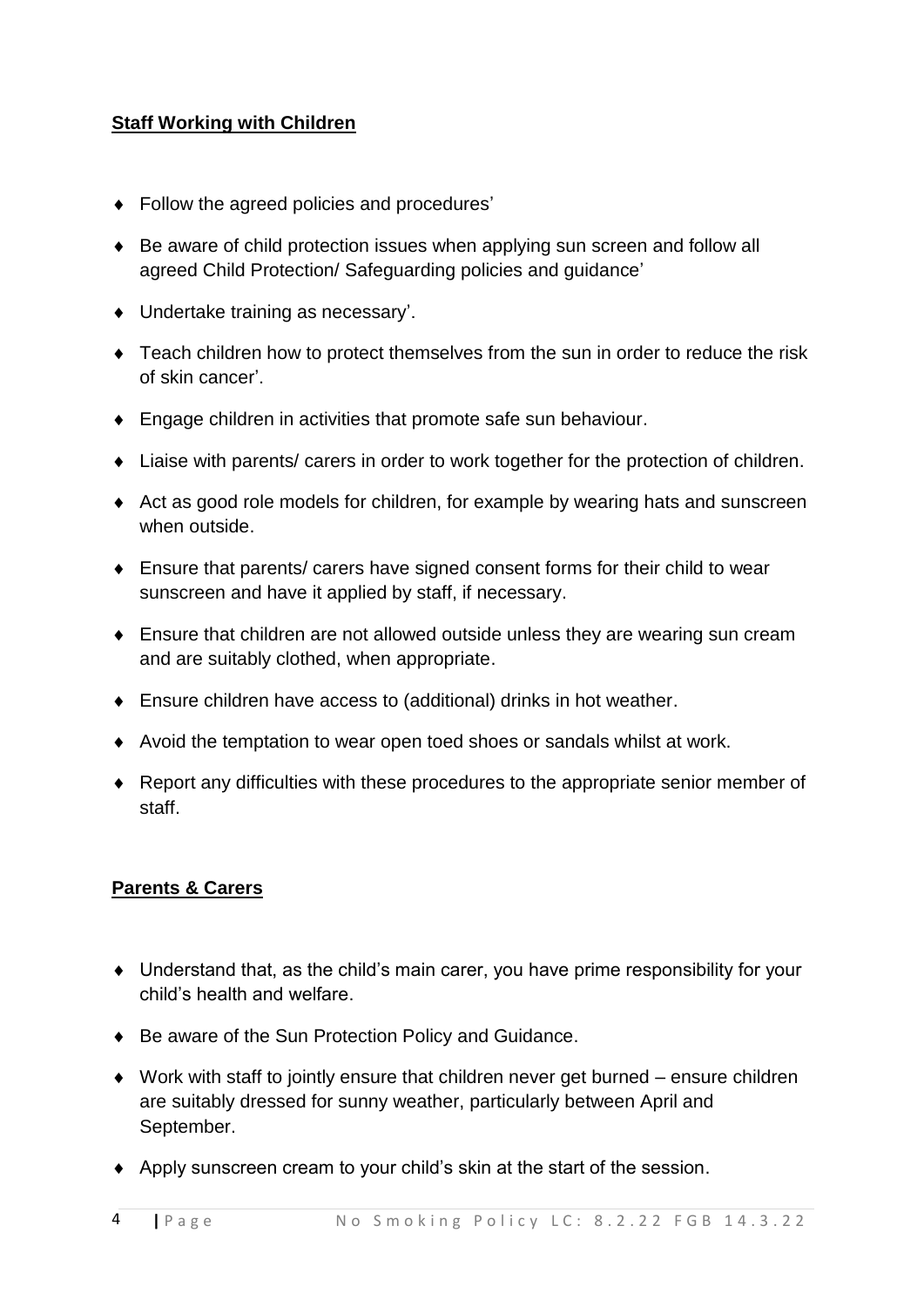• Sign a consent form giving staff consent to support their child to apply sunscreen cream (typically Children's Nivea Factor 50), as and when necessary, or provide an alternative (minimum SPF 25) sunscreen cream for use at Nursery/ Daycare, labelled with their child's name.

### *Sun Safety Code*

**Cover Up –** wear loose, cool clothing to keep the sun off your skin; wear a hat with a wide brim, T-shirt and wraparound sunglasses; **make sure you never burn**.

**Protect Children –** sunburn during childhood can lead to cancer in later life; keep babies out of the sun completely and remember that children burn more easily.

**Stay in the Shade –** especially during the hottest part of the day, from 11.00am to 3.00pm and during the months of April to September.

*Use a Sunscreen – SPF25 or higher on any exposed skin; use it an hour before going outside and reapply it frequently and generously.*

#### *Sun Protection Guidelines*

Covering Up

- Staff and children should ensure that they are adequately covered when in the sun
- Wide-brimmed (or legionnaire style with neck protection) sunhats will be provided for children who do not have their own; children will be encouraged to wear them outdoors.
- Staff will be encouraged to wear hats when in the sun in order to provide a good role model for children.
- Have spare clothing for children to wear if not appropriately dressed (e.g. teeshirts to ensure their shoulders are covered).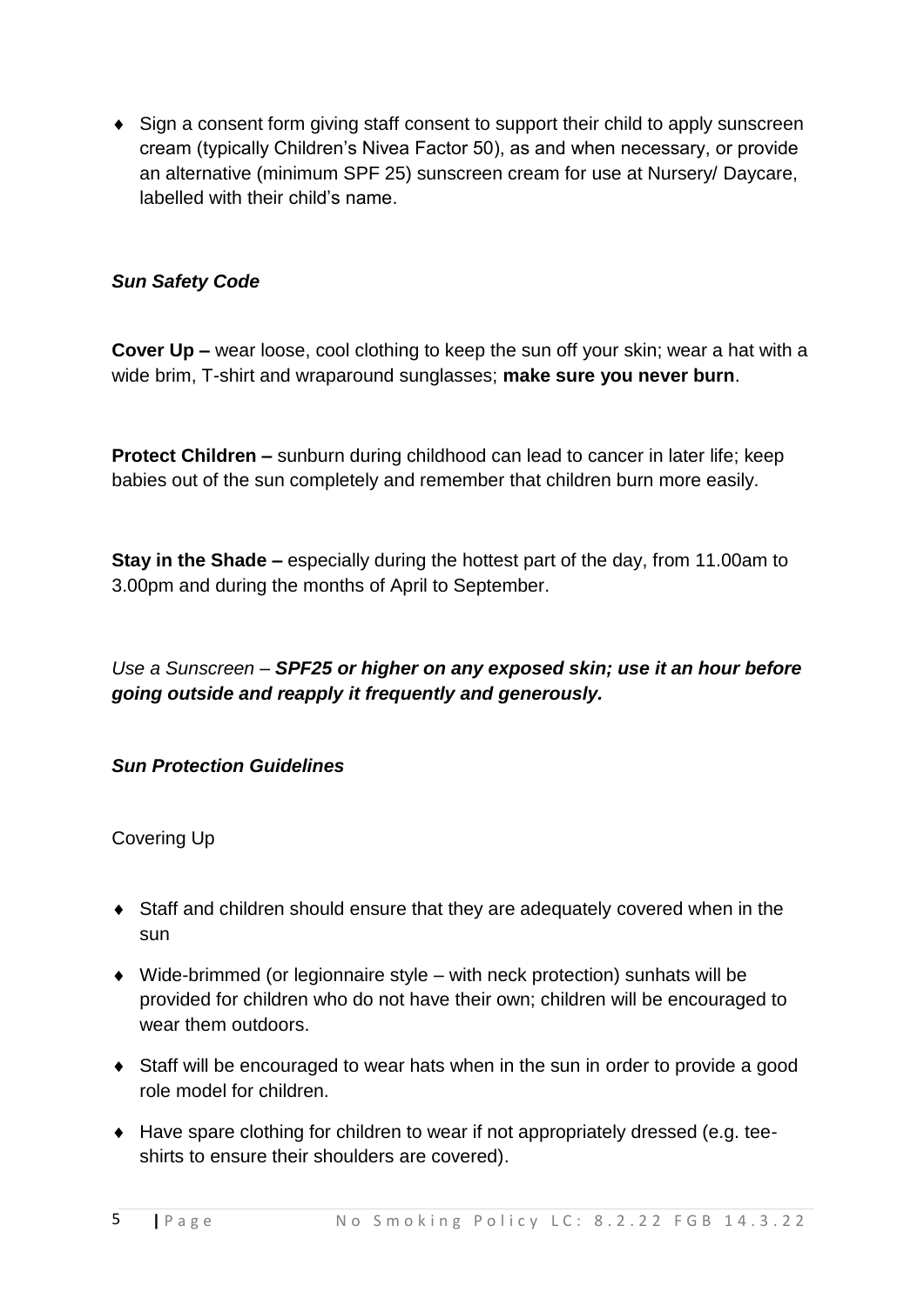◆ Allow children to wear UV protective sunglasses.

### Avoiding the Sun

- Think about creating a suitable outdoor environment.
- Provide plenty of shade, for example through planting trees for long-term shade and installing structures such as gazebos or canopies (which can be retractable, fixed or removable), tables with umbrellas etc.
- Move seats and equipment to shady areas.
- Timetable outdoor events and activities to avoid the midday sun where possible.
- Timetable children to be outside for only very short periods of time during the hottest part of the day.
- Wherever possible give children a choice of indoor or outdoor play.

#### Using Sunscreen

- ◆ Ensure SPF25+ sunscreen is available to children.
- ◆ Parents to provide the sunscreen in a labelled bottle, wherever possible

(the provisions will stock cream for children who do not have their own).

- ◆ Date and label the sunscreen with the child's name.
- Encourage parents to apply cream to their child/ren before leaving home or on arrival at the setting.
- If children are within our Daycare and/ or Nursery School provision *all day*: sunscreen is to be regularly reapplied, particularly at group time opportunities.
- Encourage and supervise older children applying it themselves with the help of mirrors; staff re-apply it where children cannot do it for themselves.
- Use about a teaspoon of cream for a baby, a dessert spoon of cream for a child and a table spoon measure for an adult; spread it evenly over exposed areas of skin, pay particular attention to areas that burn easily such as the ears and neck; rub it in well .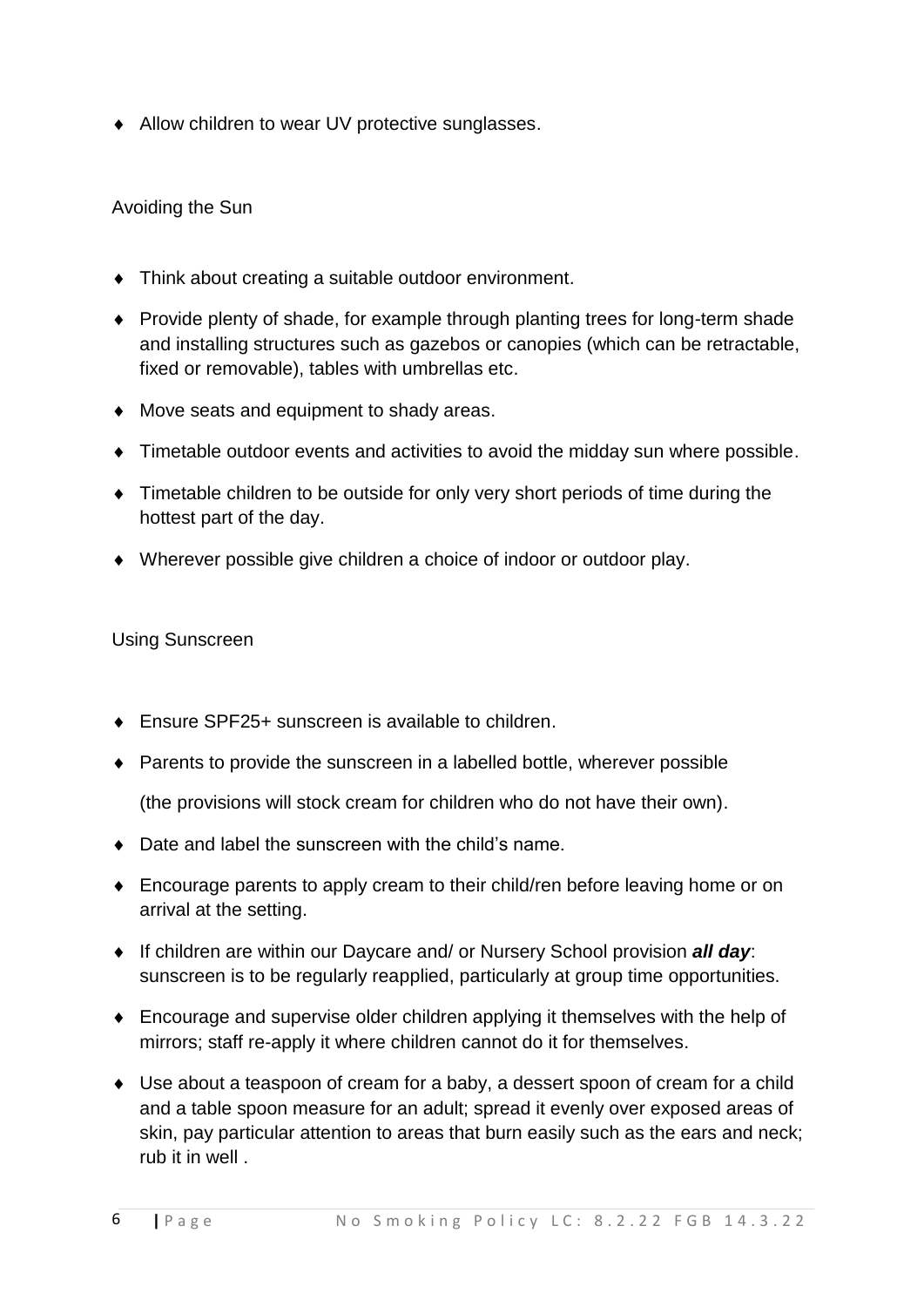*NB Please Note: sunscreen cream needs to be replaced annually as its strength is reduced to 50% after 12 months; children with eczema can have their sunscreen cream prescribed by their GP.* 

#### **Monitoring and Evaluation**

The effectiveness of the Sun Protection Policy should be monitored by recording its implementation, monitoring practice and recording any changes in the environment. Feedback should be gathered from staff and parents and any incidents of sunburn monitored carefully to see if these incidents can be prevented; they should decrease over time.

### **Symptoms of Heat Exhaustion and Sunstroke**

Heat exhaustion and sunstroke usually only happen in England during unusually hot weather such as a heat wave. Babies and young children are more at risk because they sweat less. If they do occur, heat exhaustion and sunstroke can be very serious if they are not treated quickly.

Mild symptoms of heat exhaustion include thirst, fatigue, and cramps in the legs or abdomen. A child with heat exhaustion should be moved quickly to somewhere cool and given fluids, preferably water, to drink. They should start to feel better within half an hour.

Left untreated, heat exhaustion can progress to sunstroke. Serious heat-related symptoms include:

- \* Dizziness
- \* Confusion
- \* Sweating that stops suddenly
- \* Headache
- \* Nausea
- \* Rapid heartbeat
- \* Rapid breathing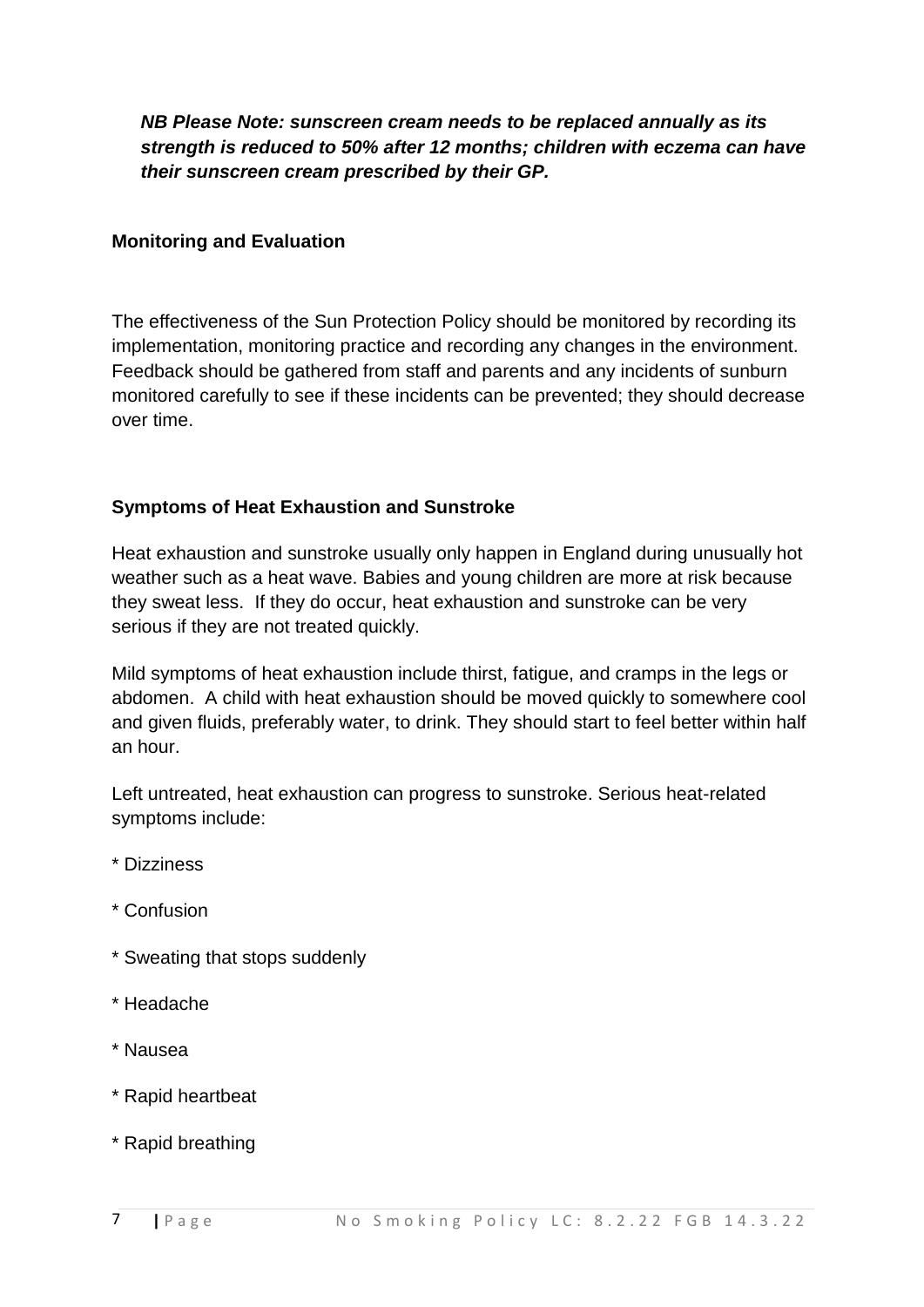\* Vomiting

\* Decreased alertness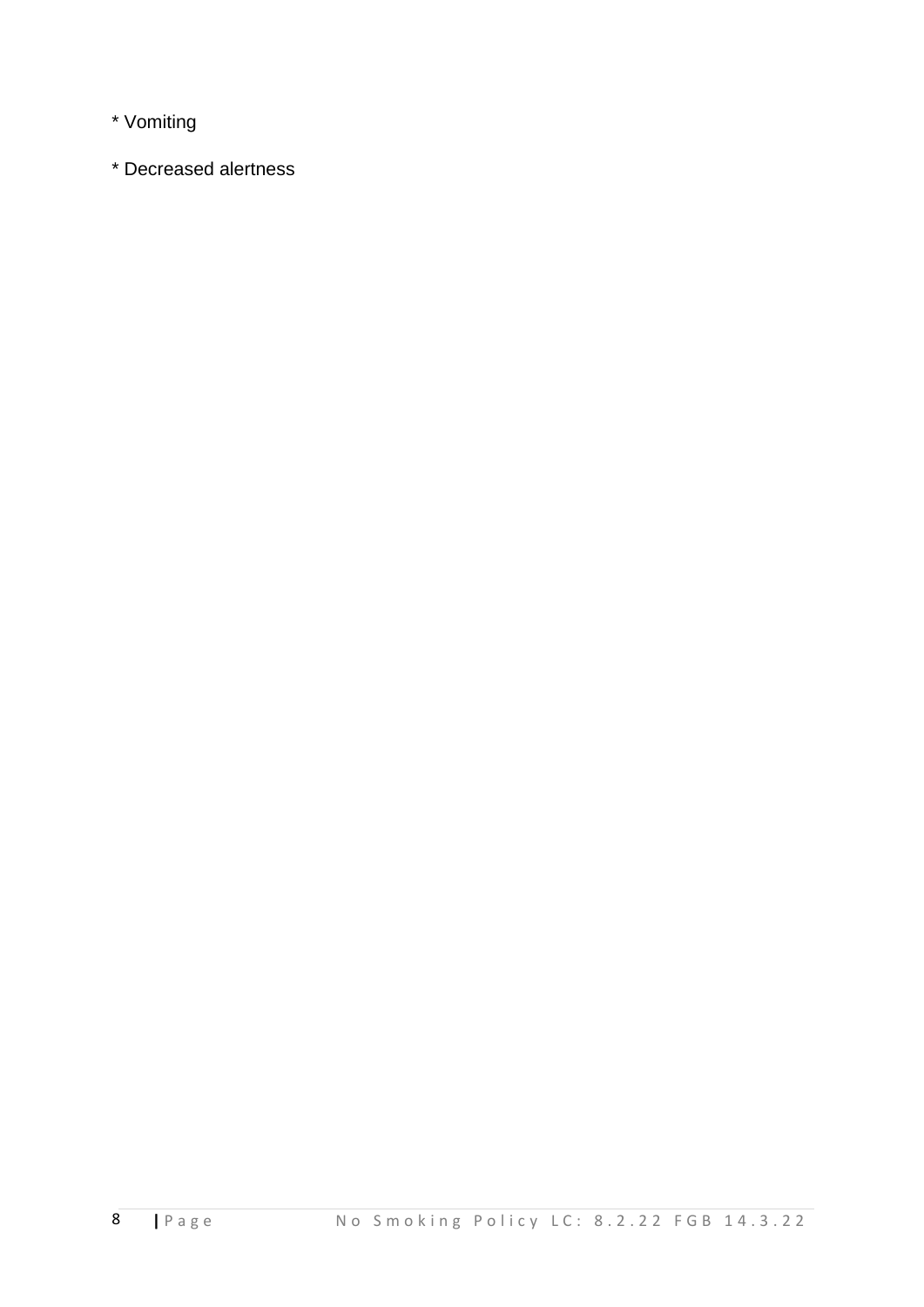#### **Model Letter**

Dear Parents and Carers

Now that the summer term has started I wanted to write and tell you about our **Sun Protection Policy**. We have developed this using the guidance issued by Cancer Research UK to ensure that we can all enjoy the sun safely over the coming months.

The sun's rays are particularly strong over the summer and they can damage children's skin. This may not seem like a problem right now, but sadly it can lead to skin cancer in later life. Your child's health and well-being are very important to us.

We actively encourage all children to wear a hat and wear sunscreen when they play and work outside at this time of year, when conditions could lead to skin damage.

More details can be found in our **'Sun Protection Policy'** which is available on our website.

**Your support is very important if our policies are going to work. You can help by:**

- **talking to your child about the importance of sun protection at home.**
- **remembering to send your child to us with a wide brimmed hat or legionnaire style cap (with neck protection).**
- **applying sun cream to your child's skin BEFORE they arrive at Daycare / Nursery School.**
- **ensuring that you have given consent for the staff to apply sun cream to your child's skin (typically 'Children's Nivea' Factor 50),**

**OR**

**,if your are NOT happy for us to apply the cream, by providing an appropriate alternative sun cream of Factor 25 or higher, clearly labeled with your child's name.**

Together I hope we can have a very happy and safe term to come

Very best wishes

David Aldworth

Executive Head Teacher

**Additional Guidance**

**Health Education Authority Sun Know How Fact Card**

Health Education Authority **Sun Safety Guidelines for Schools** (1998)